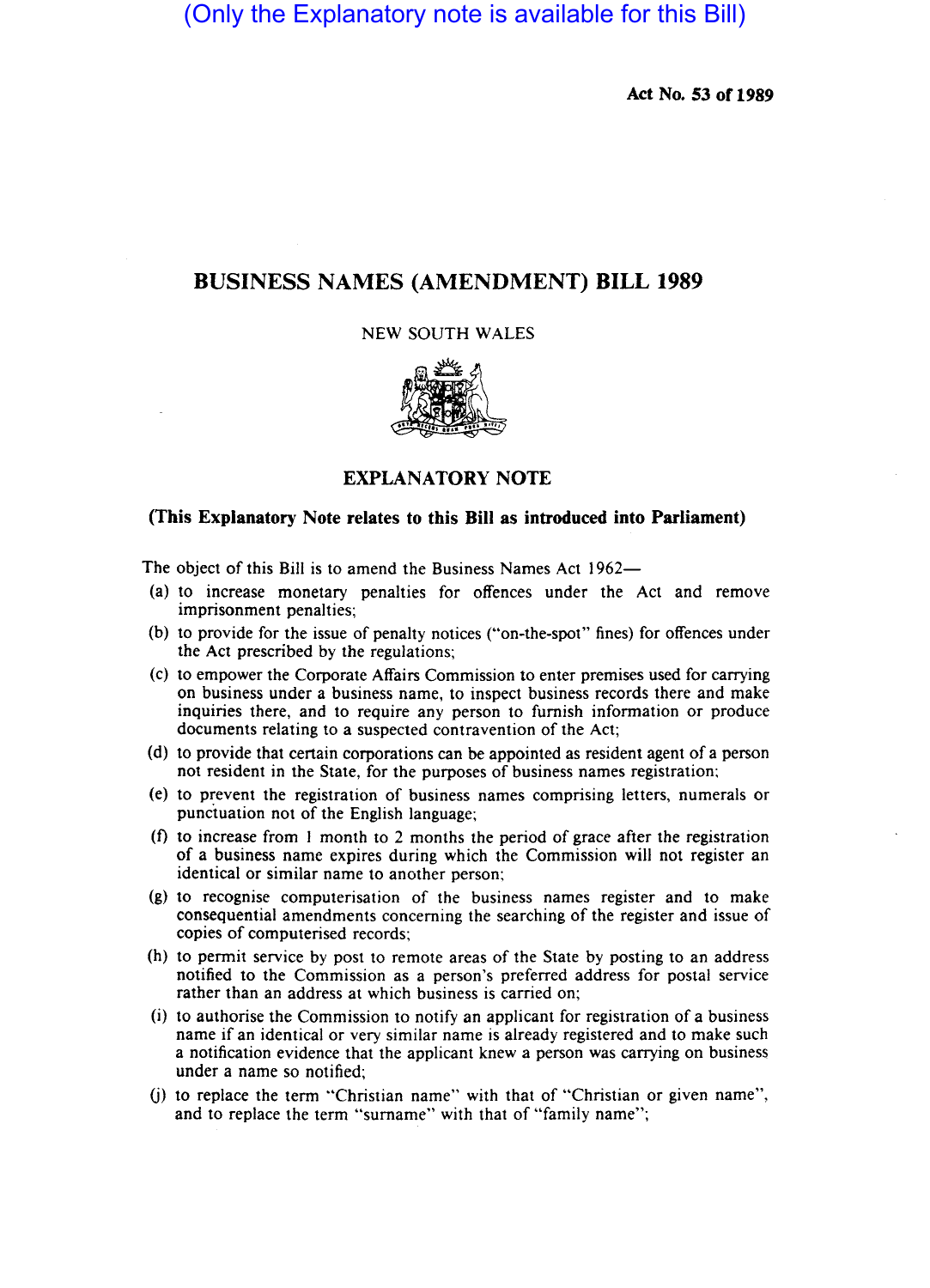- (k) to require the date and place of birth of persons to be notified to the Commission when they apply for a business name or commence business under a registered business name; and
- (I) to enact a savings provision and make other amendments of a minor or consequential nature.

The Bill also makes a consequential amendment to the Justices Act 1902 to apply the penalty notice enforcement provisions of that Act to proposed penalty notices under the Principal Act.

Clause I specifies the short title of the proposed Act.

Clause 2 provides that the proposed Act commences on a day or days to be appointed by proclamation.

Clause 3 gives effect to the Schedule of amendments to the Principal Act.

Clause 4 makes a consequential amendment to the Justices Act 1902 to apply the provisions of that Act concerning penalty notices to penalty notices issued under proposed section 28A of the Principal Act.

# SCHEDULE 1-AMENDMENTS

#### Increased penalties

Schedule 1 (3) (a), (4), (10) (d), (12), (13), (18) and (19) increase the monetary penalties for various offences under the Act. The option of imprisonment as a penalty in some cases is removed. The offences involved are as follows:

- section 5 (carrying on business under unregistered business name-current penalty \$200, proposed new penalty \$5,000)
- section 5A (use of business name without leave of District Court when required current penalty \$400 or 6 months imprisonment, proposed new penalty \$5,000)
- section 12 (failure to lodge notice of change of particulars—current penalty \$200, proposed new penalty \$1,000)
- section 17 (lodging false statement—current penalty \$200 or 3 months imprisonment, proposed new penalty \$5,000)
- section 20 (requirement to use and exhibit business name—current penalty \$100, proposed new penalty \$2,000)
- section 26 (use of business name in invitation to public to make deposits or loans current penalty \$1,000, proposed new penalty \$2,000)
- section 28 (daily penalty for continuing offence—current penalty \$20 per day, proposed new penalty \$50 per day).

#### Penalty notices

Schedule I (20) empowers the Commission or an authorised officer to issue on-thespot fines for an offence under the Act by issuing a penalty notice to a person believed to have committed the offence. It will apply only to those offences prescribed by the regulations as being penalty notice offences. The provisions of the Justices Act 1902 relating to the enforcement of penalty notices will apply to penalty notices issued under the proposed provisions.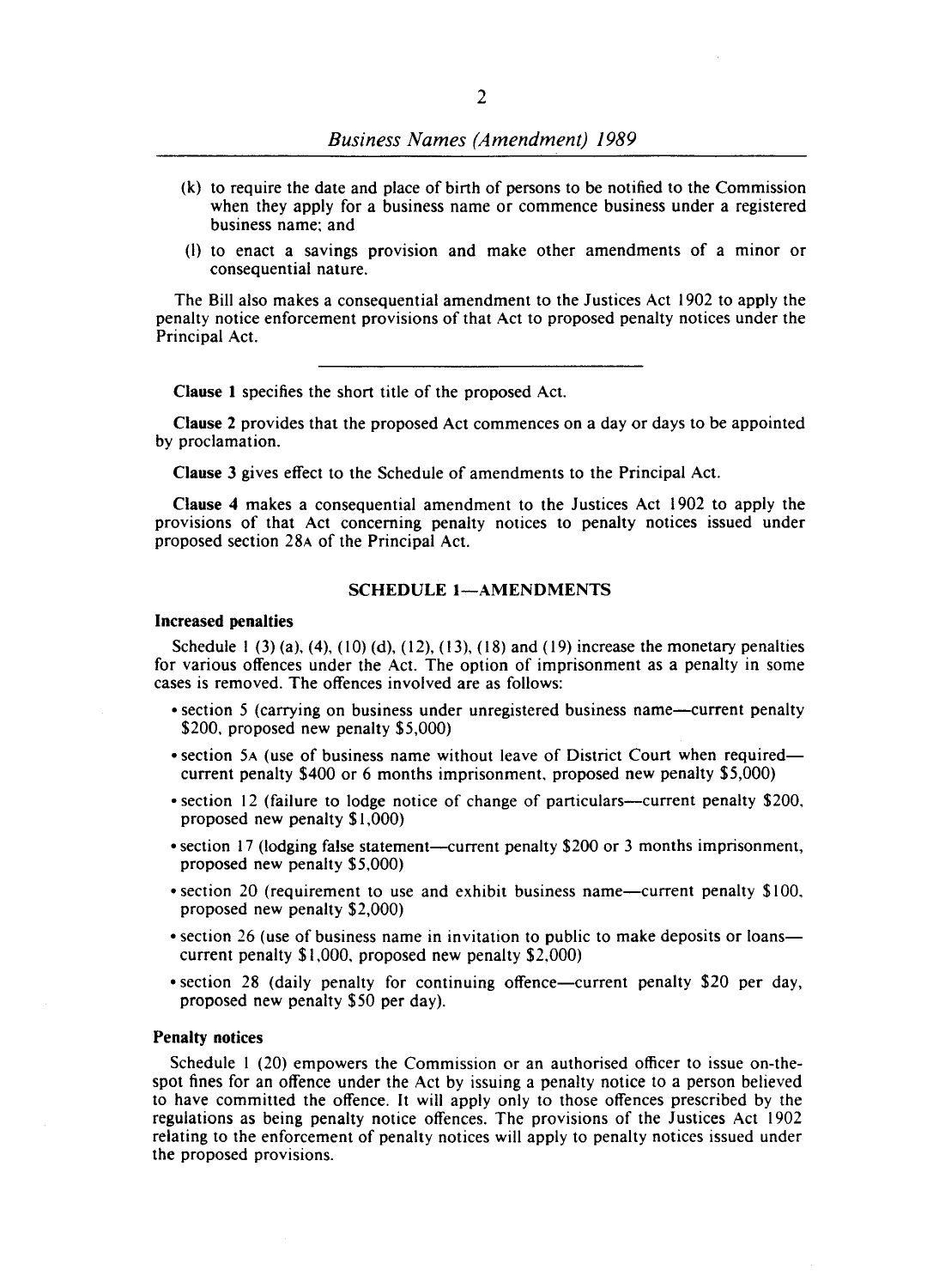### Powers of entry, information gathering etc.

Schedule  $1$  (11) replaces the provision of the Act that currently authorises the Commission to require information from persons concerning certain suspected contraventions of the Act. The new provision authorises the Commission to require information and production of documents concerning a possible contravention of any provision of the Act. It also permits an authorised officer of the Commission to enter premises where a business is carried on under a business name and to inspect records and ask questions there. The penalty for a failure to comply with the section has been increased from \$200 to \$2,000.

### Corporations as resident agent

Schedule I (8) allows the appointment of a corporation as the resident agent of a person who has a registered business name but is not resident in the State. Only a company incorporated in the State. a recognised company or recognised foreign company with a principal office in the State, a registered foreign company and such other corporations as are prescribed by the regulations are permitted to be appointed.

### Use of English alphabet

Schedule I (5) prevents registration of a business name unless it consists solely of letters. numerals (Roman numerals are permissible) or punctuation of the English language. Thus symbols (except punctuation) are not permitted nor are names comprising letters of a foreign alphabet. The new provision permits the carrying on of business under a business name that cannot be registered because of the new provision so long as the business is also carried on under a registered business name. A savings provision makes it clear that the new requirement does not apply to business names already registered (Schedule I (I), (22) and (23».

### Expiry of registration-increased time for re-registration

Schedule I (9) increases (from I month to 2 months) the period after registration of a business name expires during which the Commission cannot register an identical or similar name except to the holder of the expired registration.

### Computerisation of business names register

Schedule 1 (14),  $(15)$ ,  $(16)$  and  $(17)$  recognise the computerisation of the business names register by permitting the Commission to direct that a computerised record of any entry in the register be made available for inspection. This will then require that any inspection of such an entry be made by inspecting the computerised record. Consequential amendments are made to provisions dealing with the issuing of copies of computerised entries in the register and certification of those copies.

#### Preferred address for postal service in remote areas

Schedule  $1(6)(b)$ ,  $(10)(a)$  and  $(21)$  permit persons in certain remote areas of the State (determined by the Commission) to nominate a preferred address for service of notice~ under the Act instead of the address of their place of business. Notices etc. to be sent to the person at the place of business will then be able, at the discretion of the Commission. to be sent to the preferred address.

#### Notification of identical or similar names on registration

Schedule 1 (7) requires the Commission, when it registers a business name to a person. to notify the person of any identical or very similar name already registered. This will constitute evidence (of particular relevance in an action for passing off) that the person notified knew that some other person in the State was carrying on business under that name.